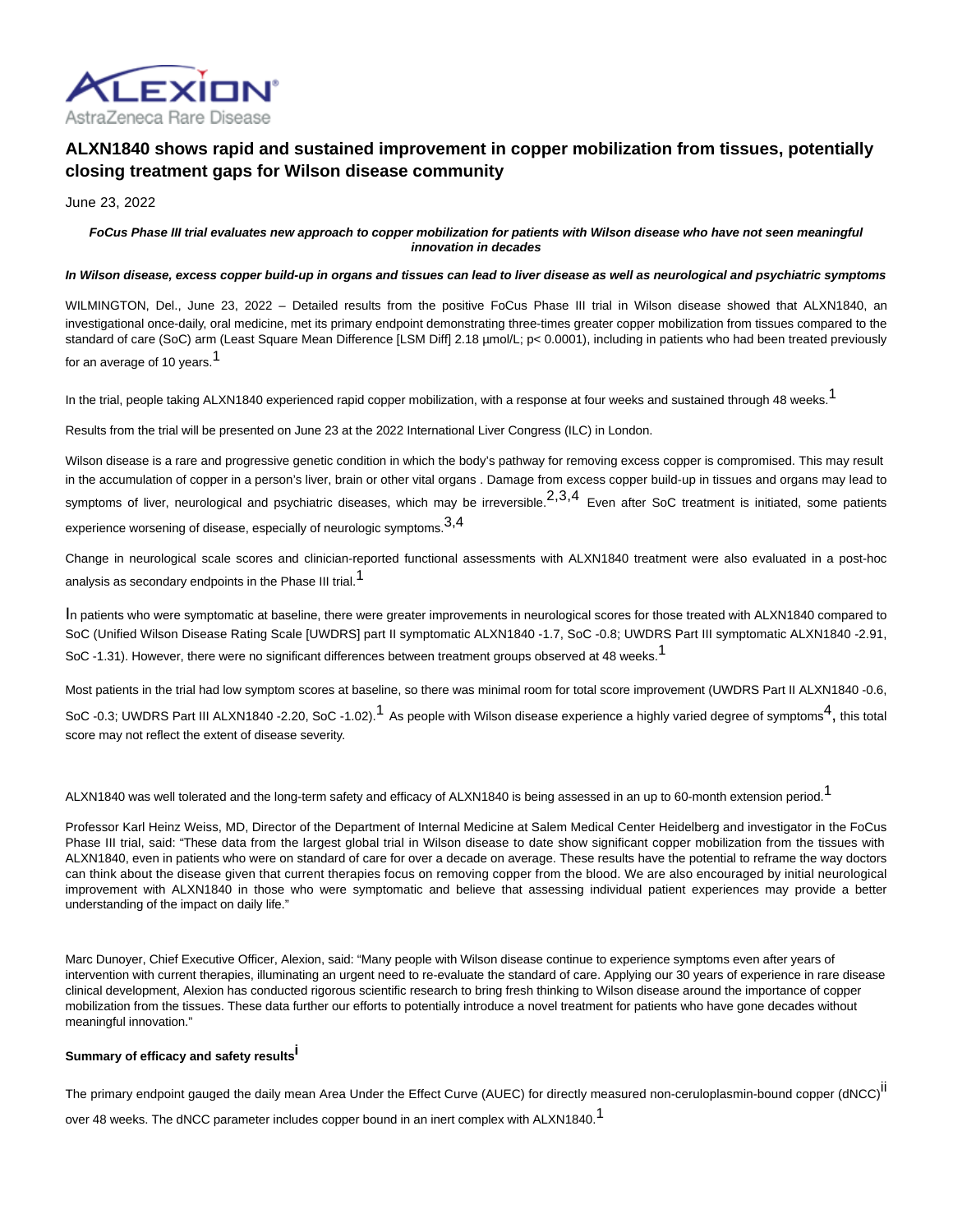|                                         | Cohort 1iii<br><b>Treatment-</b><br>experienced |                        | Cohort 2 <sup>iii</sup><br>Naïve/minimally<br>treated |                        | <b>Total</b>              |                        |
|-----------------------------------------|-------------------------------------------------|------------------------|-------------------------------------------------------|------------------------|---------------------------|------------------------|
| <b>Statistic</b>                        | <b>ALXN</b><br>1840<br>$N = 104$                | <b>SoC</b><br>$N = 56$ | <b>ALXN</b><br>1840<br>$N = 33$                       | <b>SoC</b><br>$N = 14$ | ALXN<br>1840<br>$N = 137$ | <b>SoC</b><br>$N = 70$ |
| n <sup>iv</sup>                         | 91                                              | 51                     | 27                                                    | 12                     | 118                       | 63                     |
| <b>Mean (Standard</b><br>Deviation)     | 2.68<br>(2.118)                                 | 0.72<br>(0.643)        | 4.58<br>(2.526)                                       | 1.09<br>(0.484)        | 3.12<br>(2.347)           | 0.79<br>(0.629)        |
| LSM <sup>V</sup><br>(Standard<br>Error) | 2.50<br>(0.150)                                 | 0.87<br>(0.204)        | 4.76<br>(0.319)                                       | 0.96<br>(0.487)        | 3.18<br>(0.167)           | 1.00<br>(0.219)        |
| <b>LSM Difference</b><br>(SE)           | 1.64 (0.254)                                    |                        | 3.79 (0.584)                                          |                        | 2.18(0.244)               |                        |
| p-value                                 | < 0.0001                                        |                        | < 0.0001                                              |                        | < 0.0001                  |                        |

i. Results analyzed using ANCOVA model, model included treatment, cohort, and baseline value. For cohort analysis, analysis was performed on each cohort using ANCOVA model, cohort term was removed from model. Analysis results were combined using Rubin's rules.

- ii. Daily Mean AUEC for dNCC measured in µmol/L.
- iii. Cohort 1= Prior WD Treatment >28 days; Cohort 2= Treatment Naïve or Prior WD Treatment ≤ 28 days.
- iv. Patient numbers for calculation of mean; all patients were included in the calculation of LSM, LSM difference and p values.
- v. LSM is a statistical method that determines the line of best fit for a dataset.

Most adverse events (AEs) were not considered serious (ALXN1840, 85.4%; SoC, 75.7%) and/or were not considered related to trial treatment (ALXN1840, 77.4%; SoC, 75.7%). The most common AE associated with ALXN1840 was a reversible increase in alanine aminotransferase levels

(ALXN1840, 14.6%; SoC, 2.9%). Two deaths were also reported but were unrelated to ALXN1840.<sup>1</sup>

In addition to the Phase III trial, two ongoing mechanistic trials in Wilson disease are also underway. Alexion is working closely with health authorities worldwide and intends to submit these data for review.

#### **Notes**

### **Wilson disease**

Wilson disease is an inherited condition in which the body's pathway for removing excess copper is compromised. Over time, that results in the build-up of excess copper levels in the liver, brain and other organs leading to damage that greatly impacts patients.<sup>2</sup>

Although the disease is present at birth, the age of diagnosis occurs between five to 35 years.  $3,4$  People can develop a wide range of symptoms, including liver disease and/or psychiatric or neurological symptoms.2,3,4

#### **FoCus**

FoCus (301) is a pivotal Phase III, randomized, controlled, rater-blinded trial designed to evaluate the efficacy and safety of ALXN1840 versus SoC in patients with Wilson disease aged 12 years and older. The primary endpoint assessed copper mobilization over 48 weeks, defined as daily mean AUEC for dNCC. In the trial, 214 patients were enrolled in one of two cohorts on a 3:1 basis (treatment-experienced:treatment-naïve). Each cohort was then randomized 2:1 (ALXN1840:SoC). The first cohort enrolled 161 patients who received SoC (chelation therapy with penicillamine or trientine, zinc therapy or a combination of both chelation and zinc therapy) for more than 28 days and the second cohort enrolled 53 patients who were